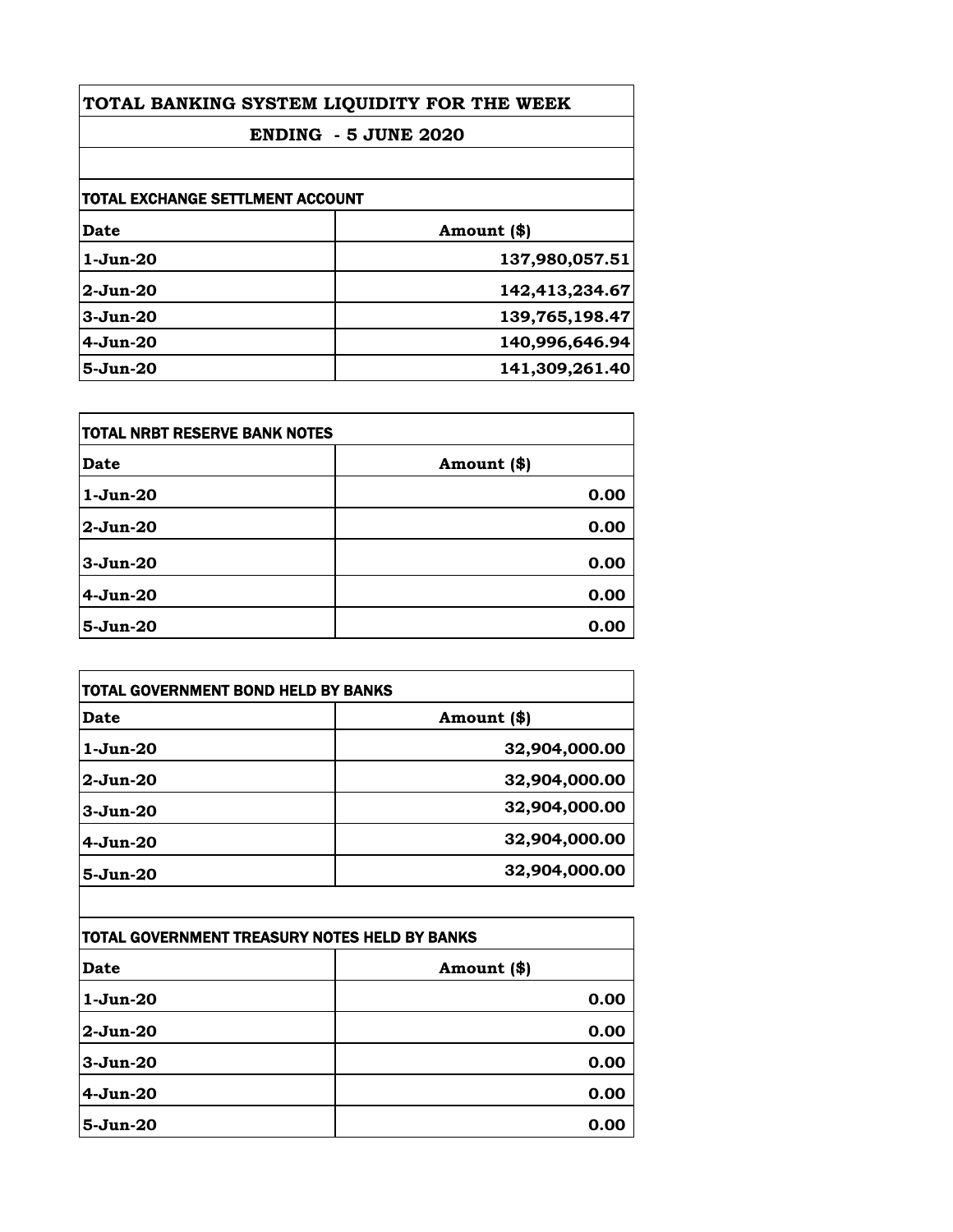| TOTAL BANKING SYSTEM LIQUIDITY FOR THE WEEK<br><b>ENDING - 12 JUNE 2020</b> |  |
|-----------------------------------------------------------------------------|--|
|                                                                             |  |
| TOTAL EXCHANGE SETTLMENT ACCOUNT                                            |  |
| Amount (\$)                                                                 |  |
| 141,500,277.31                                                              |  |
| 141,916,712.16                                                              |  |
| 141,894,540.40                                                              |  |
| 141,983,404.39                                                              |  |
|                                                                             |  |

| TOTAL NRBT RESERVE BANK NOTES |             |
|-------------------------------|-------------|
| <b>Date</b>                   | Amount (\$) |
| $9-Jun-20$                    | 0.00        |
| 10-Jun-20                     | 0.00        |
| $11-Jun-20$                   | 0.00        |
| 12-Jun-20                     | 0.00        |

| TOTAL GOVERNMENT BOND HELD BY BANKS |               |
|-------------------------------------|---------------|
| Date                                | Amount (\$)   |
| $9-Jun-20$                          | 32,904,000.00 |
| $10-Jun-20$                         | 32,904,000.00 |
| $11-Jun-20$                         | 32,904,000.00 |
| 12-Jun-20                           | 32,904,000.00 |

| TOTAL GOVERNMENT TREASURY NOTES HELD BY BANKS |             |
|-----------------------------------------------|-------------|
| <b>Date</b>                                   | Amount (\$) |
| $9-Jun-20$                                    | 0.00        |
| 10-Jun-20                                     | 0.00        |
| $11-Jun-20$                                   | 0.00        |
| $12$ -Jun-20                                  | 0.00        |